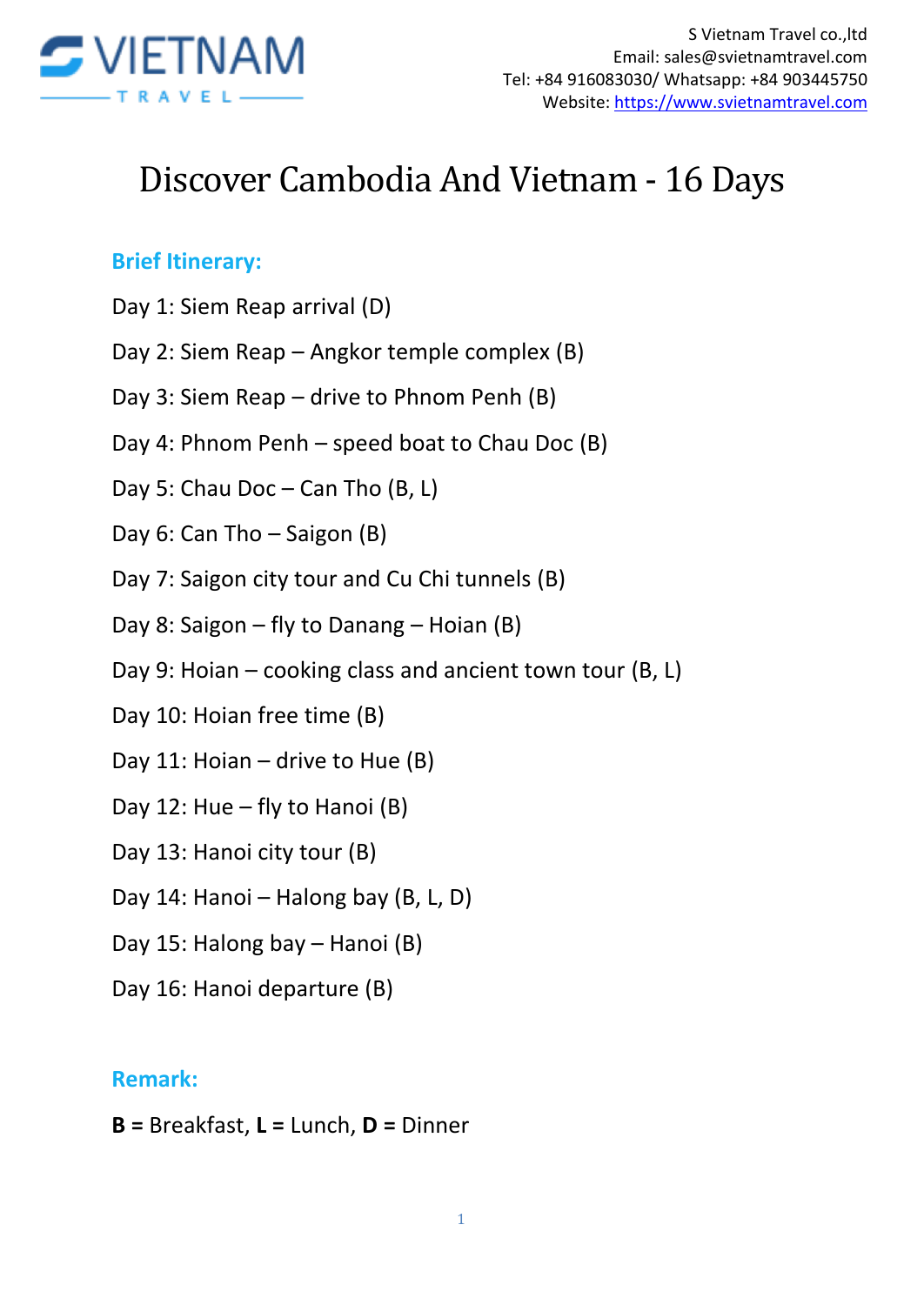

# **Tour includes:**

- Accommodation based on twin/double sharing with daily breakfast
- Vietnam visa approval letter
- Experienced English-speaking guides as indicated in the itinerary
- Private transportation with AC
- Speed boat Phnom Penh Chau Doc
- Flight tickets Saigon Danang, Hue Hanoi
- All sightseeing tickets
- Lunches and dinners as indicated in the itinerary
- Taxes and services charges

## **Tour excludes:**

- International flight tickets and airport tax
- Visa stamping fee
- Early check in and late check out
- Drinks, gratuities and personal expenses
- Insurance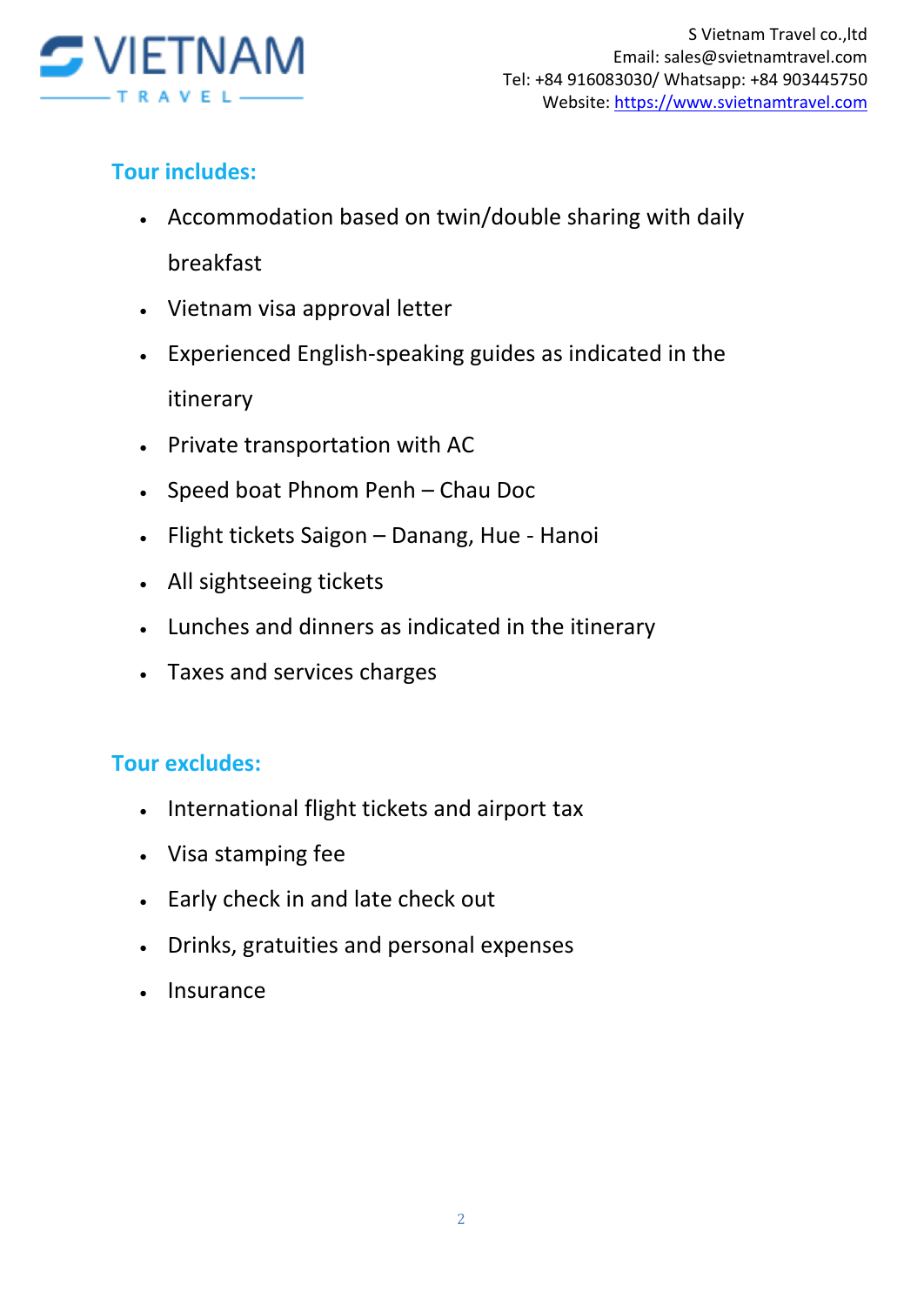

## **Detail itinerary:**

## *Day 1: Siem Reap arrival (D)*

Welcome to Siem Reap. Brief itinerary and transfer to city centre. After a short break, start your tour to the incredible temple Ta Prohm. There are enormous fig trees and gigantic creepers which embrace themselves in the stone foundations of the structure giving the impression of man's creation being reclaimed by the powerful forces of nature. You also explore the grand circuit with Preah Khan, Kravan, Neak Pean, Krol Ko, Ta Som, East Mebon and Pre Rup Temples, where you can enjoy the sunset. Enjoy welcomed dinner at the local restaurant.

#### *Day 2: Siem Reap – Angkor Wat – Angkor Thom (B, L)*

Following the breakfast at your hotel, you have a full day to explore the wondrous ancient ruins with the South Gate of Angkor Thom, which is famous for its series of colossal human faces carved in stone, the impressive Bayon Temple, the Royal Enclosure, Phimeanakas, the Elephant Terrace, the Terrace of the Leper King and the largest as well as the most complete temple of Angkor Wat. This architectural masterpiece was constructed in the 12th century and covers an area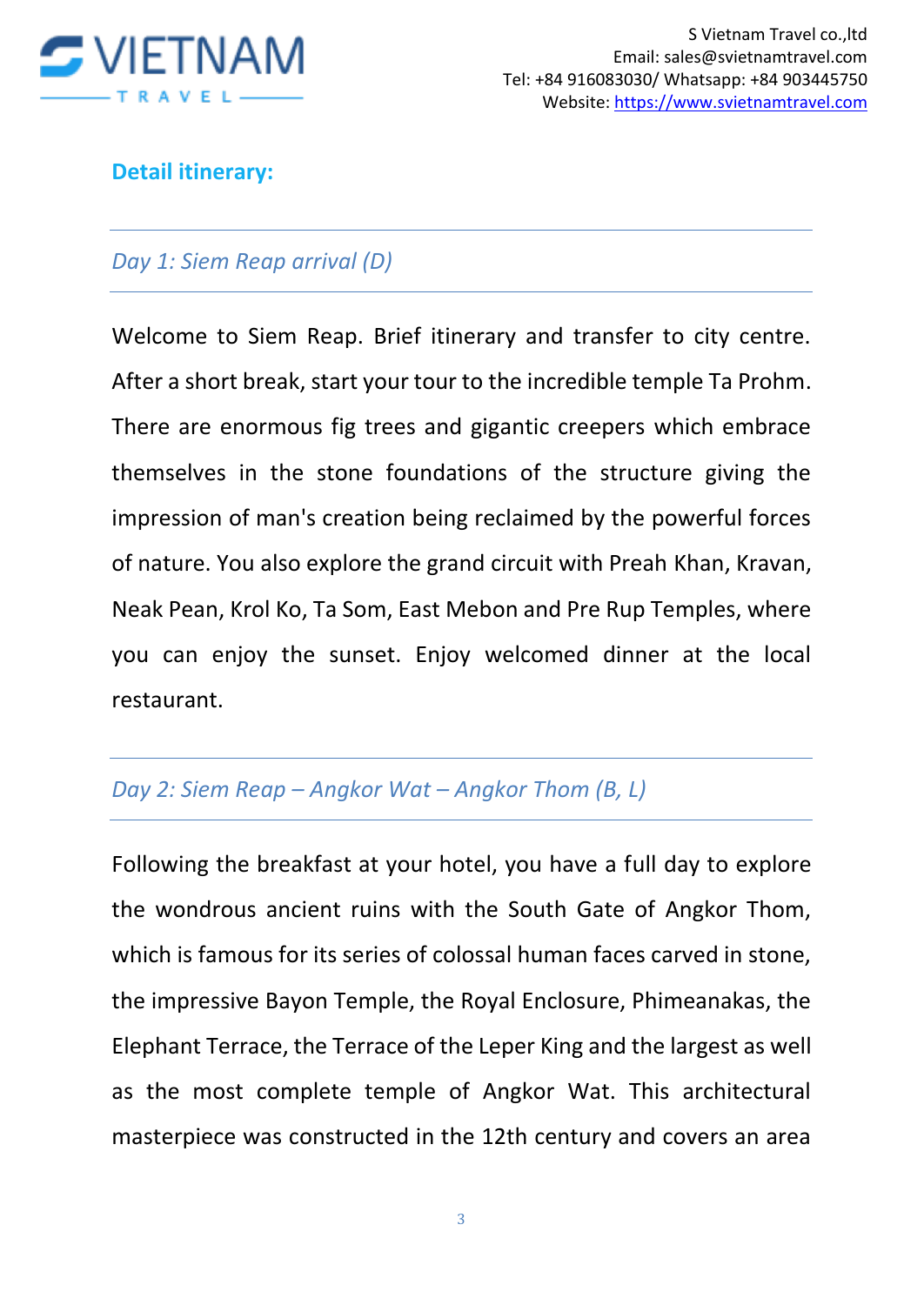

of about 210 hectares. You stroll around this massive edifice, seeing the many galleries with columns, libraries, pavilions, courtyards and ponds full of water reflecting the towering temple.

## *Day 3: Siem Reap – drive to Phnom Penh (B)*

Today, you leave Siem Reap for Phnom Penh – the capital of Cambodia by private car. On the way, you have chance to visit one of local market in Kam Bang Thom. There is a lot of special local food like fried spider… Arrive in Phnom Penh in the early afternoon. After short break, you will visit the interesting sites: The Royal Palace and The Silver pagoda. They offer a display of priceless Buddhist and historical objects. In the later afternoon, take a boat trip to Koh Dach where the Khmer produce their Hol and Pamourng using silk (Hol & Pamourng is a traditional Khmer costume used for special ceremonies or weddings). Enjoy sunset along the Tonle Mekong river.

## *Day 4: Phnom Penh – speed boat to Chau Doc (B)*

In the morning, you visit to Toul Sleng museum (S-21) and the killing field of Choueng Ek, which is about 35kim away from the city. These places are grim reminders of Cambodia's bloody past under Pol Pot. It is almost inconceivable to confront the nature of true evil here in this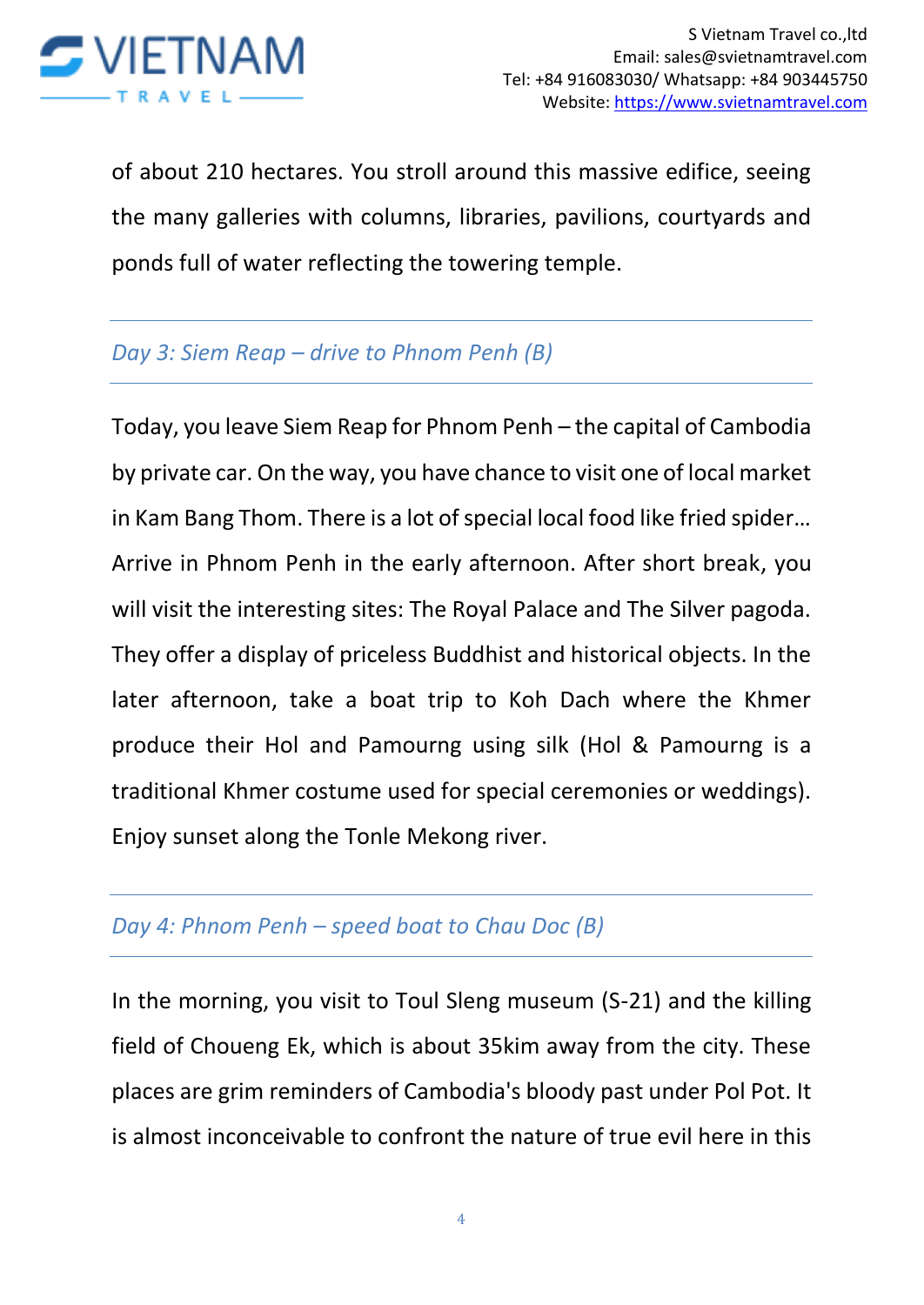

gentle land, but the Buddhist memorial at Choeung Ek, commemorates the 1.7 million victims of the 1975-79 Pol Pot regime. This excursion may prove distressing for some.

Back to the city centre to catch a speed boat for your river journey to Chau Doc – Vietnam. Boat departure time is 12.30 noon. It takes you about 5 hours including the visa formalities required at the border crossing. Upon arrival at Chau Doc, you will be met by your guide and transferred to your hotel.

## *Day 5: Chau Doc – Mekong Delta Tour – Can Tho (B)*

Following breakfast at the hotel, your Mekong delta exploration begins. You will take a private motorized boat trip to visit a floating village, a floating fish farm and the Cham weaving village. Experience firsthand this village's unique culture and unusual fishing techniques. After that, drive to the heart of Mekong delta – Can tho. Stop to visit a local crocodile farm en route. Upon arrival in Can Tho, you will have chance to visit some of the local farmers along the way and enjoy some beautiful tropical gardens. Check in hotel and free time.

*Day 6: Can Tho – Saigon (B)*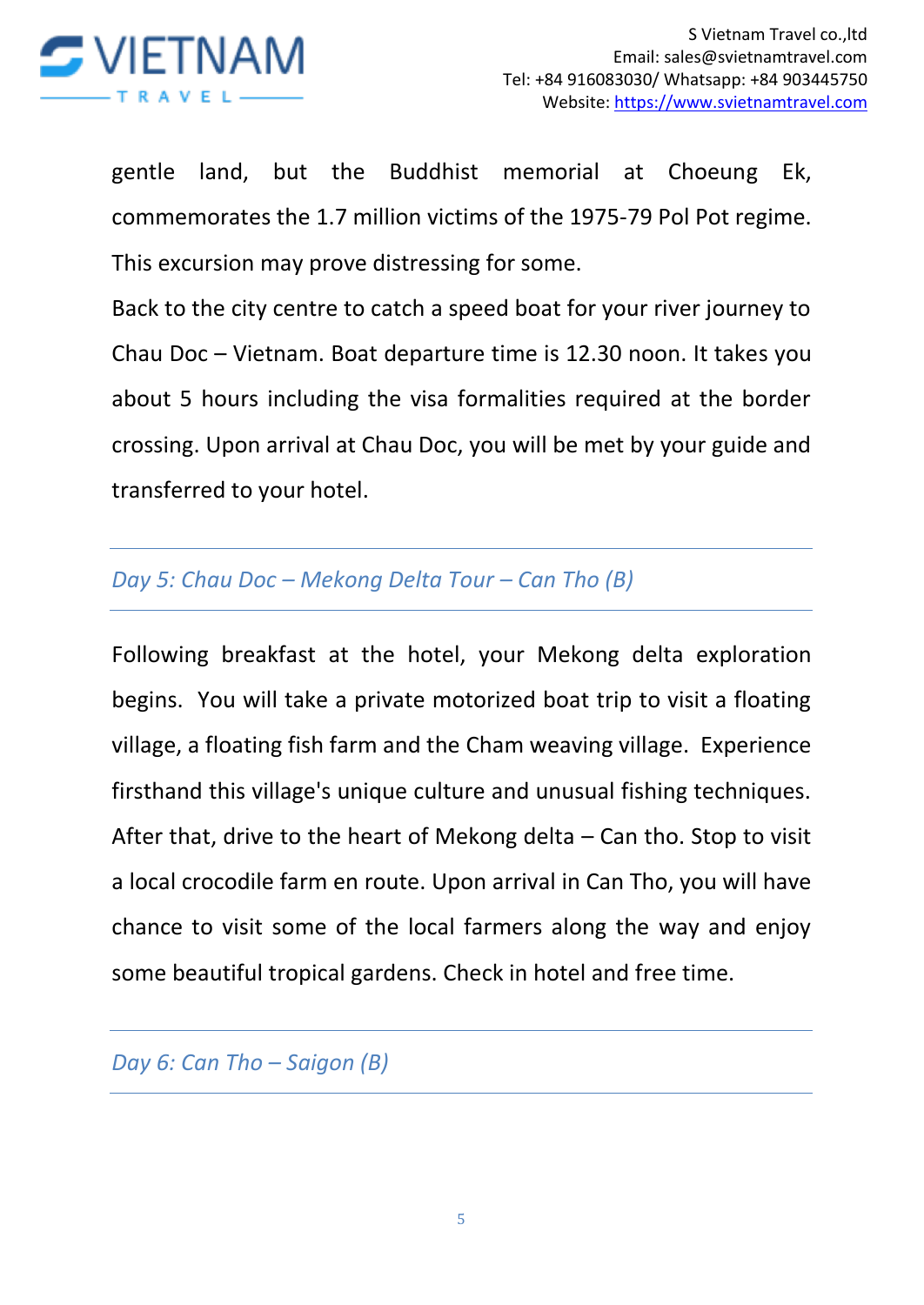

Wake up in early morning to take the boat trip to Cai Rang Floating Market - one of the most bustling floating markets in Mekong Delta with hundreds of small boats barging.

At the market, most active in the early morning hours, you will see boats of all shapes and sizes laden with local produce and all jostling for business. Continue your boat ride, stopping at some local orchards where you will have an opportunity to sample some delicious tropical fruits and visit with a local orchard farmer at his modest home.

After returning to the hotel for check out, you begin our journey to Saigon. Check in hotel and free time

## *Day 7: Saigon city tour and Cu Chi tunnels (B)*

This morning, you will visit the famous Cu Chi tunnels, an incredible underground tunnel network constructed by Vietnamese resistance fighters during the long struggle for independence. The network included innumerable trap doors, specially constructed living areas, storage facilities, weapons factories, field hospitals, command centers and kitchens.

Back to Saigon for half day city tour, including The Reunification Palace, Notre Dame Cathedral and Old Post Office, Remnant War Museum and Ben Thanh market.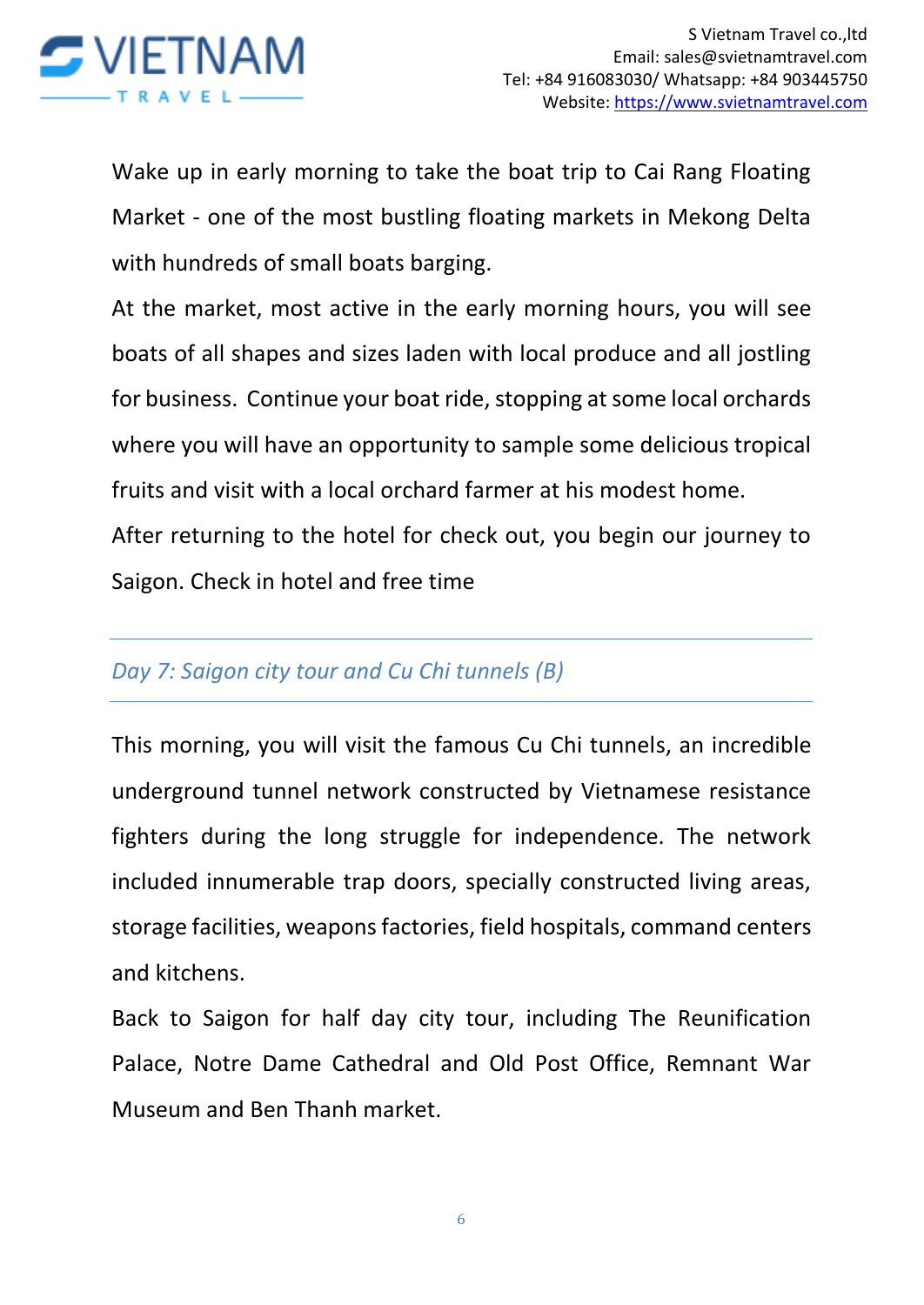

#### *Day 8: Saigon – fly to Danang – Hoian (B)*

You have free time in Saigon until be transferred to the airport for short flight to Danang. Upon arrival in Danang, pick up and transfer to your hotel in Hoian. You have chance to visit the fascinating Cham Museum and Marble Mountain en route to charming Hoi An. Check in hotel and free time.

## *Day 9: Hoian – cooking class and ancient town tour (B, L)*

This morning, you will join in a cooking class at Red Bridge Cooking School. Visit Hoi An's colourful market, and experience the amazing sights, sounds and aromas of this busy market. You will have the opportunity to interact with the local sellers and learn about all the ingredients to be used in the cooking lesson later.

After that, board the Red Bridge boat for a leisurely cruise (25 minutes) along the Hoi An River to the Red Bridge Cooking School. On arrival, you explore the cooking school's herb and vegetable garden, before learning about some of Hoi An's and Vietnam's well-known dishes. The cooking lesson runs for about 2 hours – each dish is first demonstrated by the Red Bridge chef's, before you prepare the same dish youself. Included in the class is a brief introduction to Vietnamese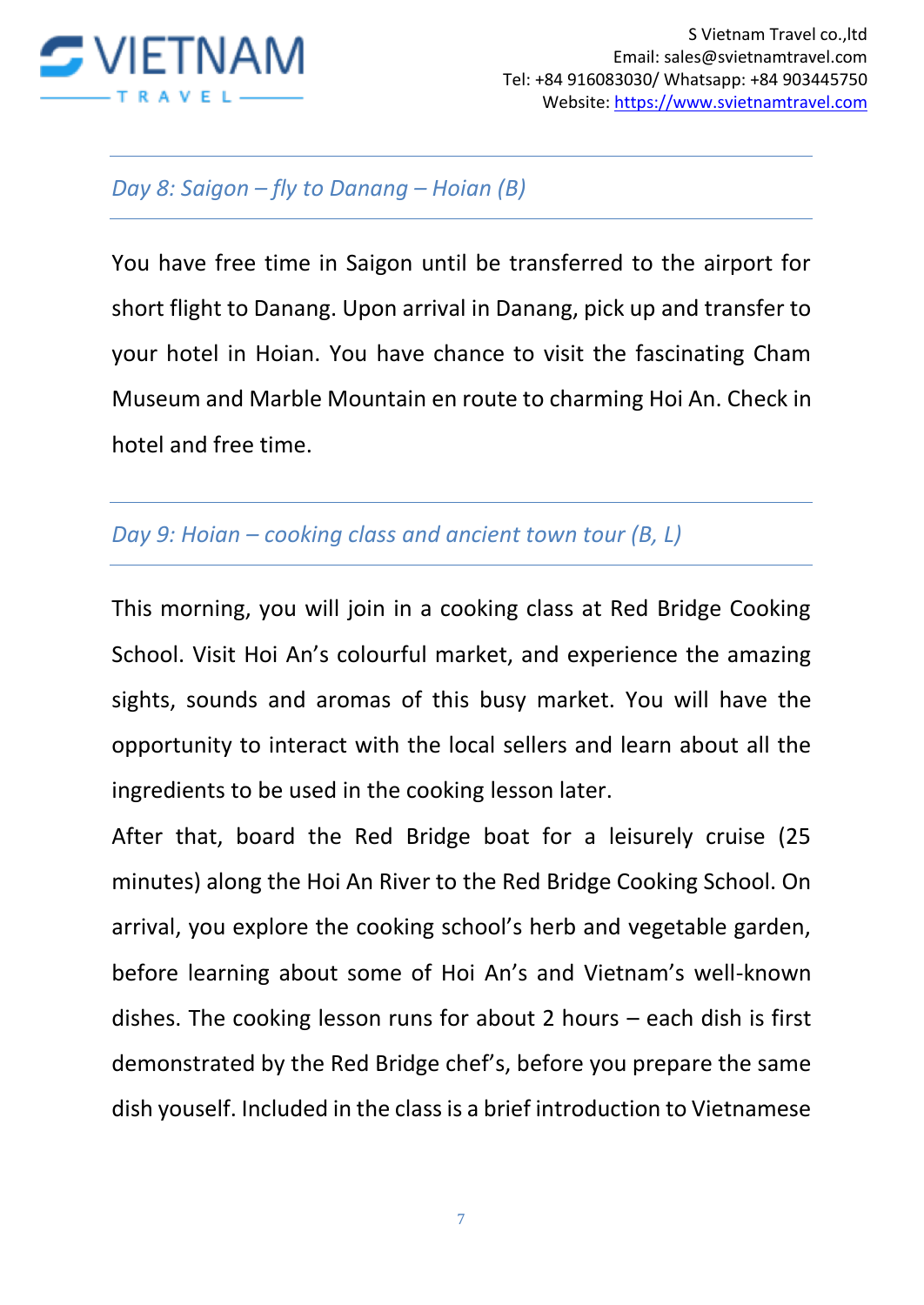

food carving (plate decoration). After the lesson, you can enjoy what you have cooked.

In the afternoon, enjoy a walking tour of the ancient town, including the 200 year-old Tan Ky house, Phuc Kien Pagoda, the Assembly Hall, the former merchants' houses, the 400 year-old Japanese Covered Bridge. Free time for shopping and tailor made suits.

# *Day 10: Hoian free time (B)*

Today is your free time in Hoian. You might like to take a bike tour or leisurely stroll along Cua Dai beach, located about 5km from the town centre or go to the town for tailor made clothes.

## *Day 11: Hoian – Hue (B)*

This morning, you leave Hoian for Hue. Upon arrival, you will visit the Citadel and the Forbidden Purple City. Then board a private boat for a cruise on Perfume river. You will visit Thien Mu pagoda and then take a drive to visit Minh Mang tomb. You also have free time for shopping at the vibrant Dong Ba market.

*Day 12: Hue – fly Hanoi (B)*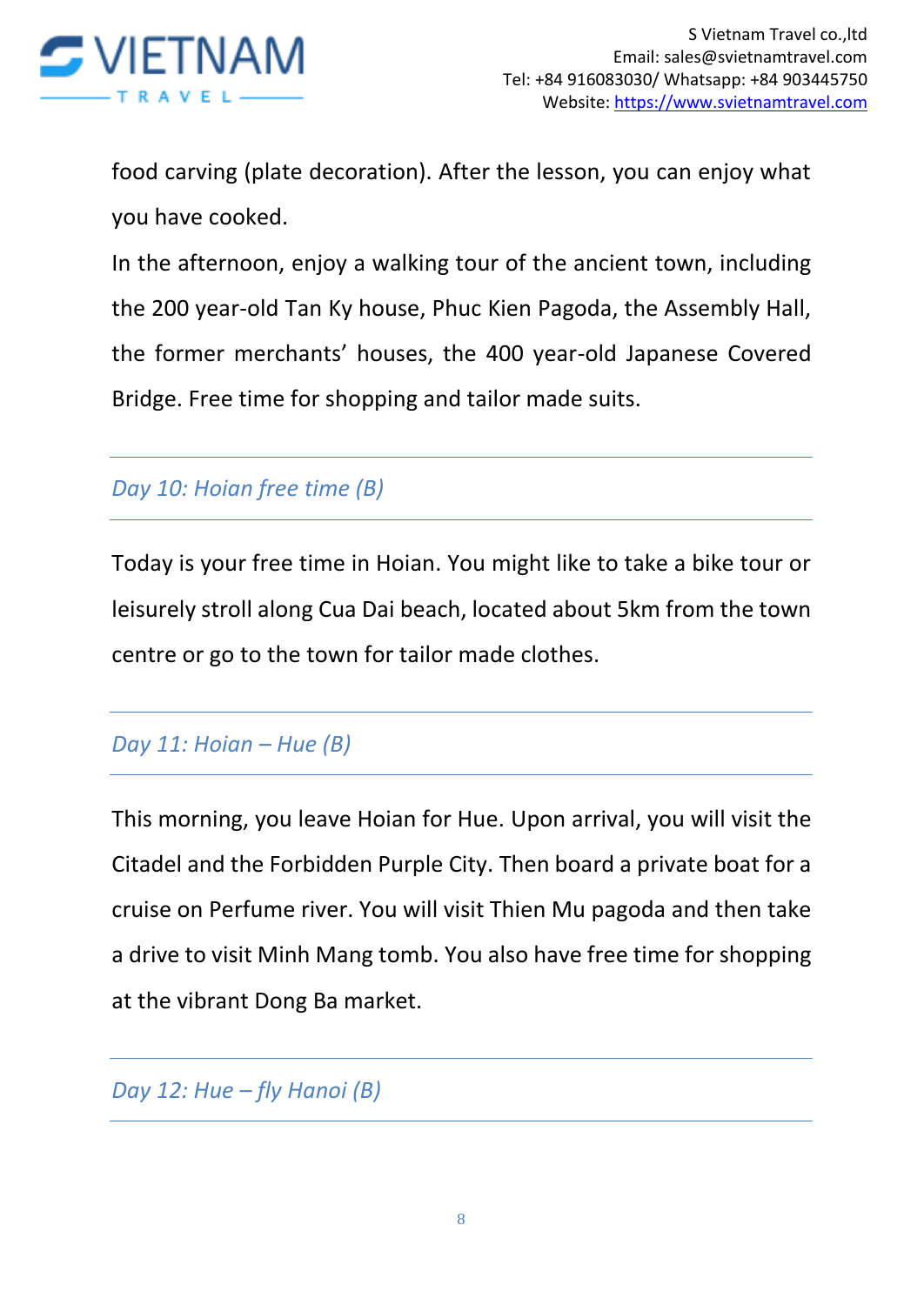

Enjoy breakfast at your hotel and then transfer to the airport for flight to Hanoi. Upon arrival in Hanoi, pick up and then transfer to your hotel.

In the afternoon, you will walk to visit Hoan Kiem lake, local markets and Hanoi's Old Quarter, known for its 36 streets and former craft guilds. Enjoy a water puppet performance before coming to your hotel.

# *Day 13: Hanoi city tour (B)*

Having breakfast at hotel then start a full day city tour in Hanoi. Start with Ho Chi Minh complex (including Ho Chi Minh's mausoleum and stilt house); the Presidential Palace, the nearby One Pillar Pagoda and Tran Quoc pagoda on West lake.

In the afternoon explore the Temple of Literature, Vietnam's first university and the Ethnology Museum to learn more about the diversity in ethnic communities of Vietnam.

# *Day 14: Hanoi – Halong (B, L, D)*

At around 7.30 am, your driver will pick you up for the journey to Halong Bay and arrive at around midday to board a traditional junk for an overnight cruise. Halong Bay is widely considered to be one of the